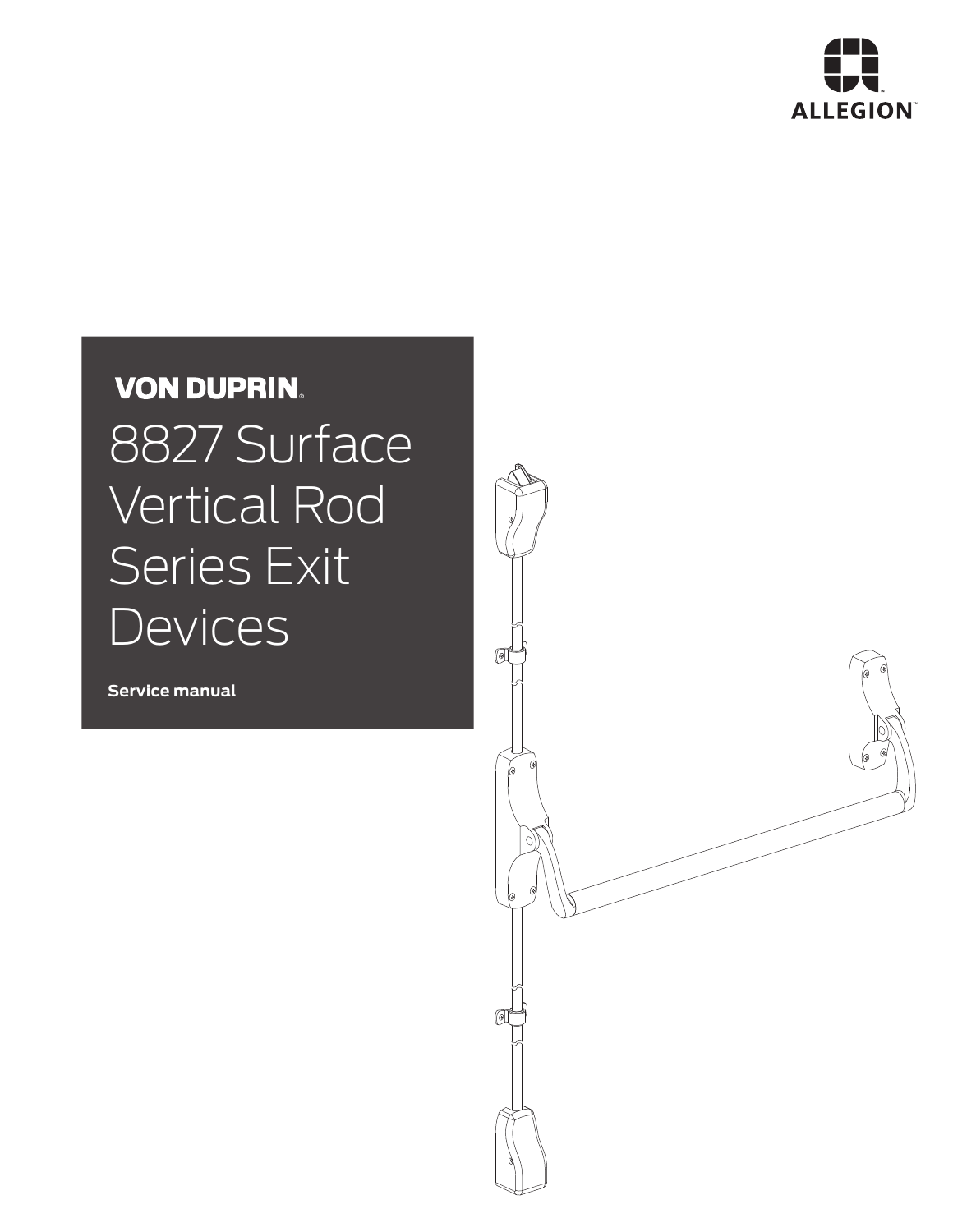#### **INDEX**

| General Information |  |
|---------------------|--|
|                     |  |
|                     |  |
|                     |  |
|                     |  |
|                     |  |
|                     |  |
|                     |  |

#### **8827 Series Device Parts**

### **INTRODUCTION**

This manual contains a listing of replaceable parts and assemblies for the 8827 Series Panic and FEH Devices.

#### **HOW TO ORDER**

Some parts are sold separately. Other items are available as part of a kit or multiple quantity package. For the best possible service when ordering replacement parts or assemblies, please provide the following information:

- Part number or assembly number
- Description
- Quantity needed
- Finish desired (if available finished)
- Date of original purchase (if known)

To find out the name of your local Von Duprin distributor or sales representative, contact:

Von Duprin Division **Allegion** 2720 Tobey Drive Indianapolis, Indiana 46219 Phone: (877) 671-7011

#### **PART NUMBER AND AVAILABILITY CHANGES**

This manual was designed to help illustrate the replacement parts and kits that are available for sale. Because of changes to the product and/or manufacturing process, part numbers and availability can change over time.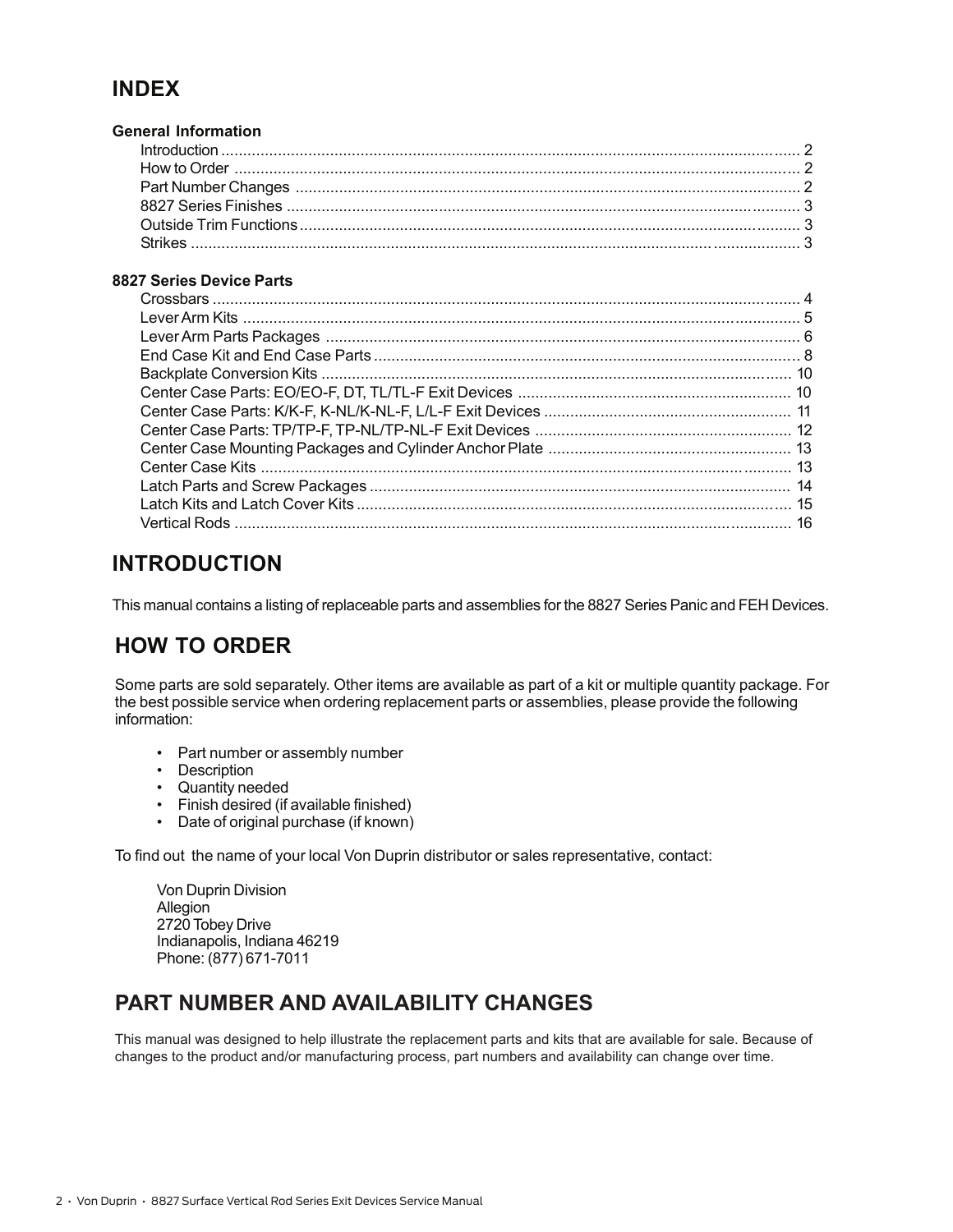| <b>US Number</b> | <b>BHMA Number</b> | Color                  |
|------------------|--------------------|------------------------|
| US <sub>3</sub>  | 605                | Brass, polished        |
| US4              | 606                | Brass, dull            |
| <b>US10</b>      | 612                | Bronze, dull           |
| <b>US10B</b>     | 613                | Brass, dull (oxidized) |
| <b>US26</b>      | 625                | Chrome, polished       |
| <b>US26D</b>     | 626                | Chrome, dull           |
| <b>SPBLK</b>     | 693                | Gloss black powder     |

#### **8827 SERIES FINISHES**

#### **OUTSIDE TRIM FUNCTIONS**

















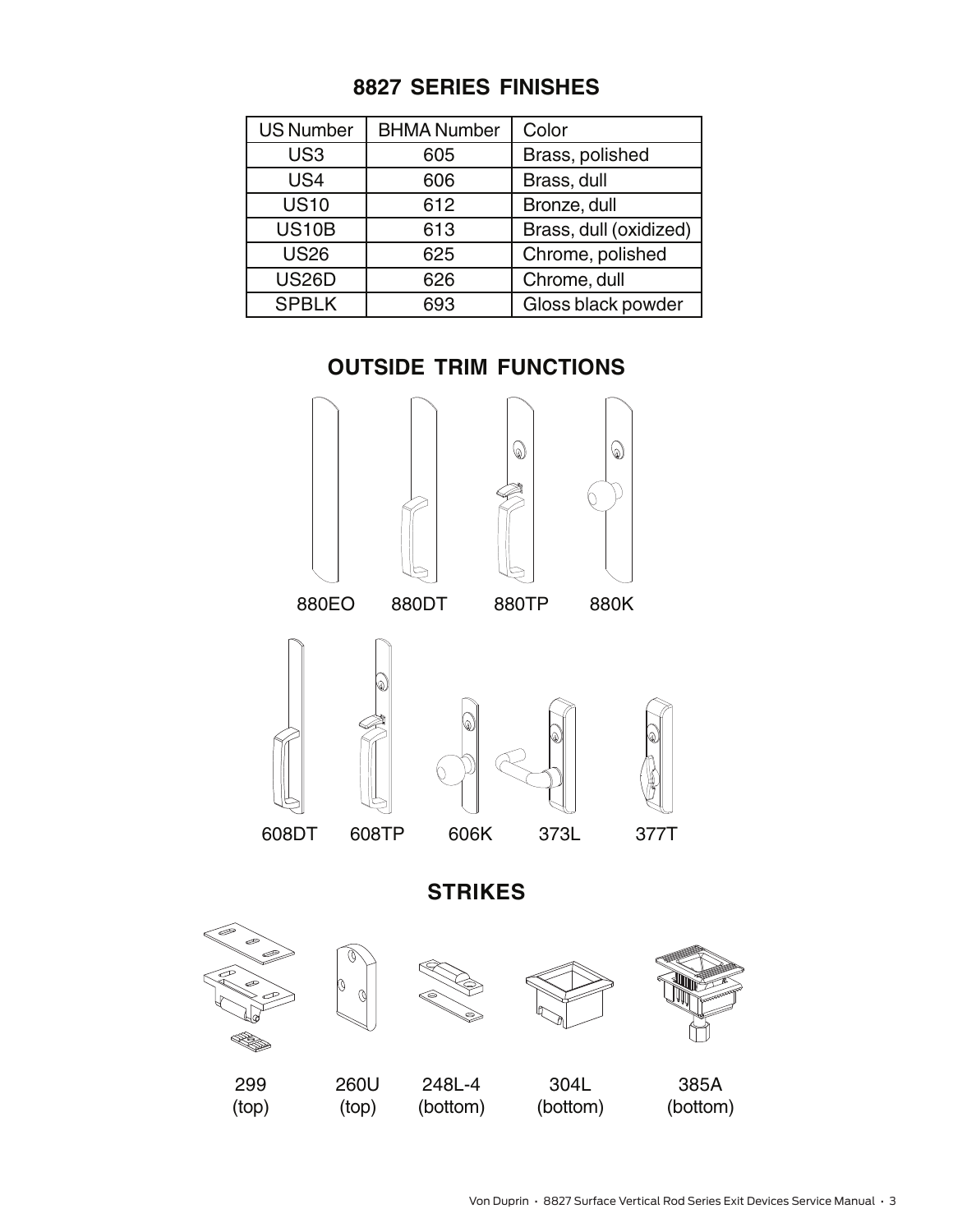## **CROSSBARS**

| Item No. | Part No. | <b>Description</b>             | Quantity | Finish I |
|----------|----------|--------------------------------|----------|----------|
|          | 050004   | 42" Standard Crossbar Kit      |          |          |
|          | 050005   | 42" Knurled Crossbar Kit       |          |          |
| っ        | 050459   | 37" Crossbar Reinforcement Kit |          |          |

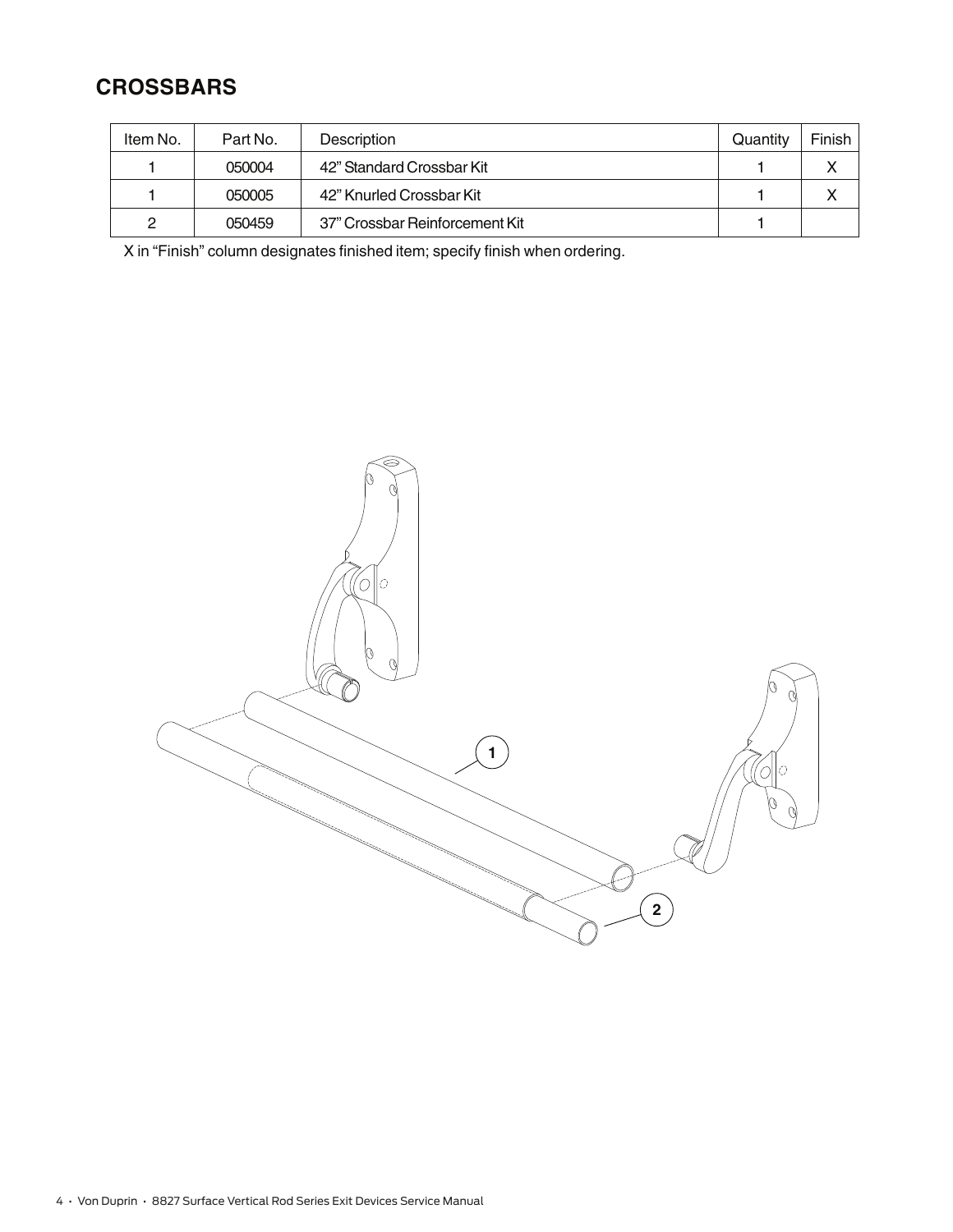#### **LEVER ARM KITS**

| Item No. | Part No. | Description                  | Quantity | Finish |
|----------|----------|------------------------------|----------|--------|
|          | 050439   | 88 R/M/V LH Lever Arm Kit    |          | Χ      |
| 2        | 050438   | 88 R/M/V RH Lever Arm Kit    |          | x      |
| 3        | 050443   | 8827-F/47-FLH Lever Arm Kit  |          | x      |
| 4        | 050442   | 8827-F/47-F RH Lever Arm Kit |          |        |

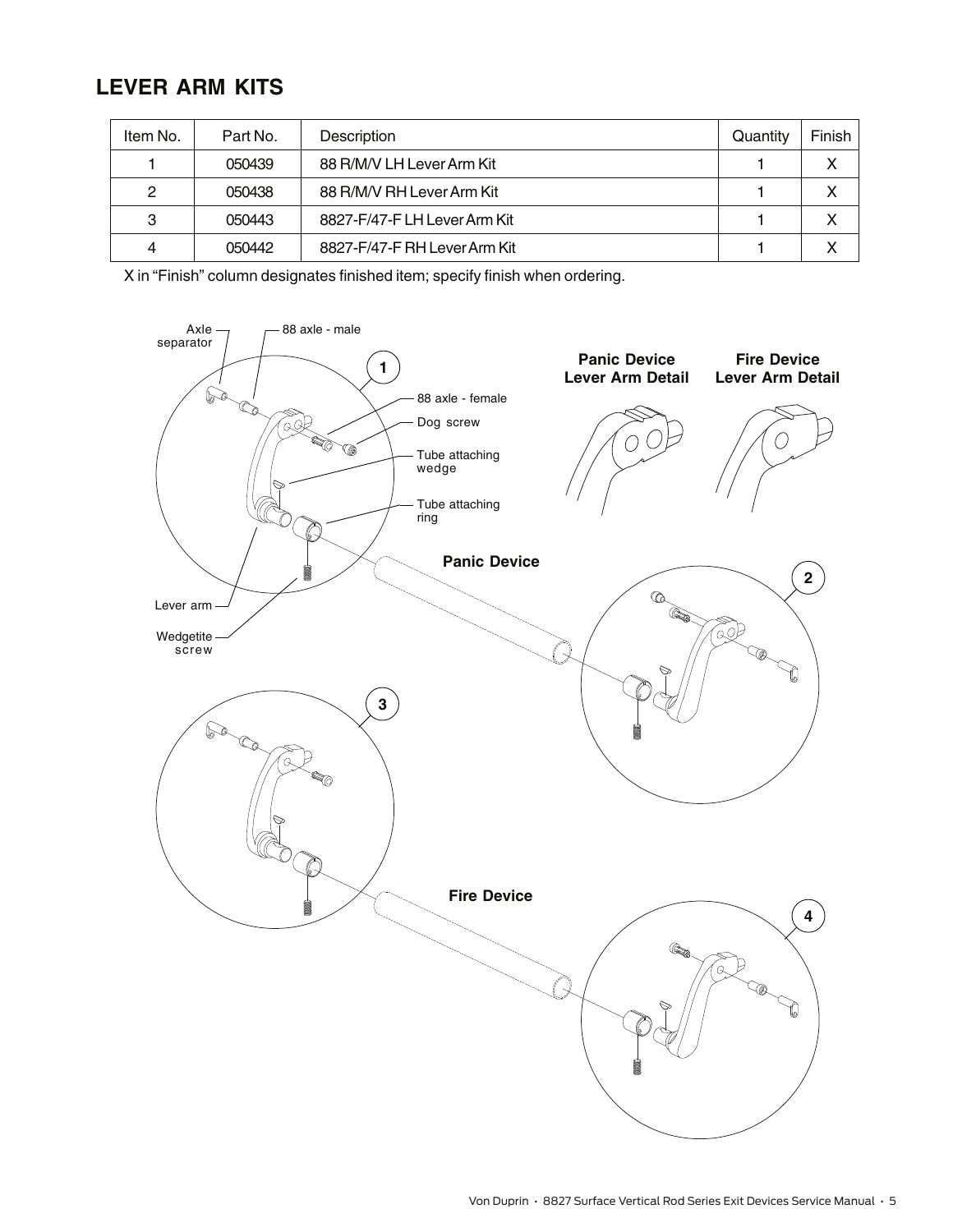## **LEVER ARM PARTS PACKAGES**

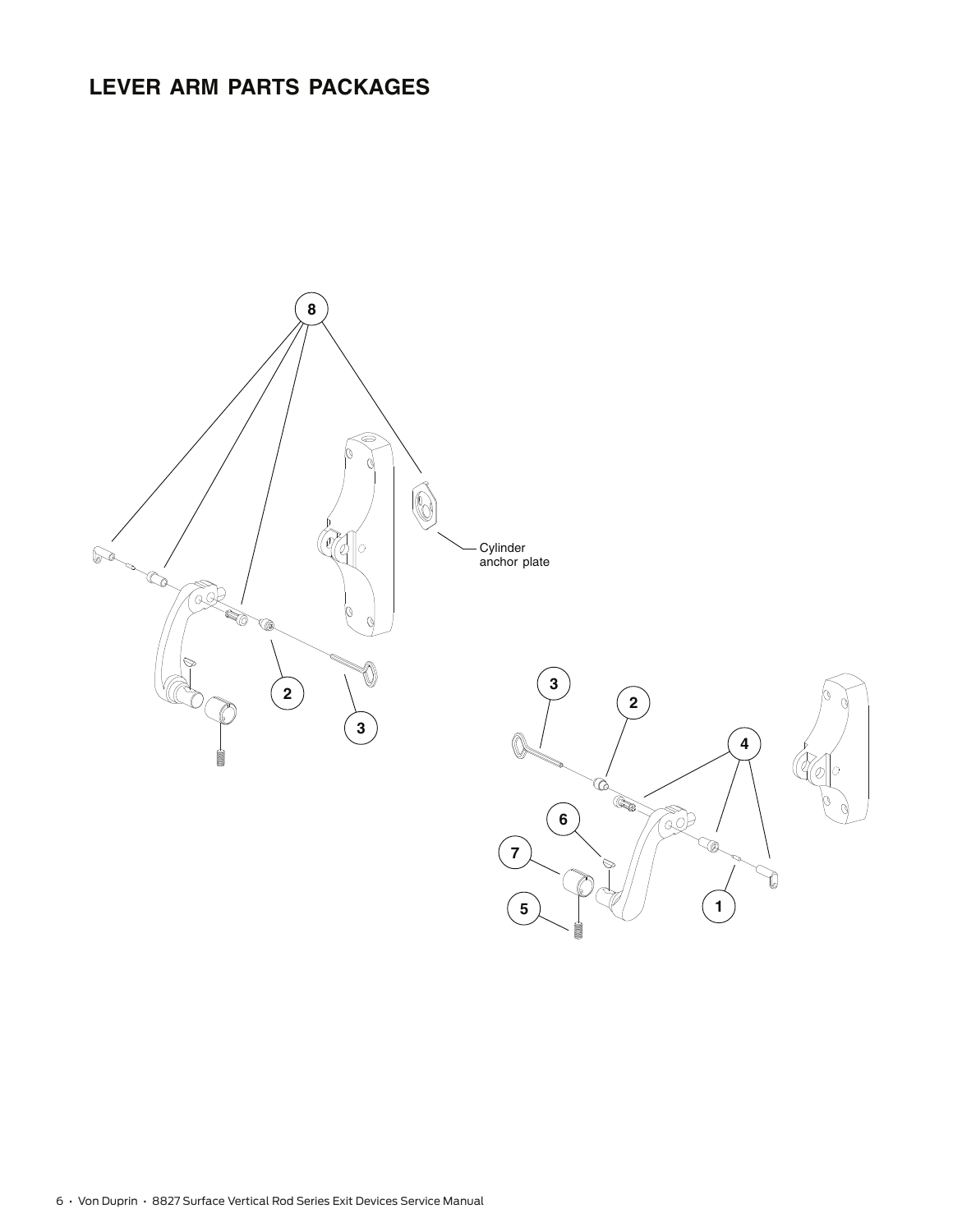# **LEVER ARM PARTS PACKAGES**

| Item No.       | Part No. | Description                        | Quantity       | Finish |
|----------------|----------|------------------------------------|----------------|--------|
| 1              | 090007   | Axle Security Pin Pkg.             | 10             |        |
| 1              | 033022   | Axle Security Pin Pkg.             | 50             |        |
| $\overline{c}$ | 090004   | Dog Screw Pkg.                     | $\overline{2}$ |        |
| $\overline{2}$ | 090083   | Dog Screw Pkg.                     | 10             |        |
| 3              | 090005   | 227 Dog Key 5/32" Pkg.             | $\overline{2}$ |        |
| 3              | 090085   | 227 Dog Key 5/32" Pkg.             | 10             |        |
| $\overline{4}$ | 090006   | 88 Lever Arm Axles                 |                |        |
|                |          | 88 Axle Separator                  | $\overline{2}$ |        |
|                |          | 88 Axle - Male                     | $\overline{2}$ |        |
|                |          | 88 Axle - Female                   | $\overline{2}$ |        |
| $\overline{4}$ | 090082   | 88 Lever Arm Axles                 |                |        |
|                |          | 88 Axle Separator                  | 10             |        |
|                |          | 88 Axle - Male                     | 10             |        |
|                |          | 88 Axle - Female                   | 10             |        |
| 5              | 090008   | Wedgetite Screw Pkg.               | $\overline{c}$ |        |
| 5              | 090081   | Wedgetite Screw Pkg.               | 30             |        |
| 6              | 090020   | Crossbar Tube Attaching Wedge Pkg. | $\overline{2}$ |        |
| $\overline{7}$ | 090021   | Crossbar Tube Attaching Ring Pkg.  | $\overline{2}$ |        |
| 8              | 103865   | 88 Lever Arm Axle Pkg.             |                |        |
|                |          | <b>Cyliner Anchor Plate</b>        | $\mathbf{1}$   |        |
|                |          | 88 Axle Separator                  | 1              |        |
|                |          | 88 Axle - Male                     | $\overline{c}$ |        |
|                |          | 88 Axle - Female                   | $\overline{2}$ |        |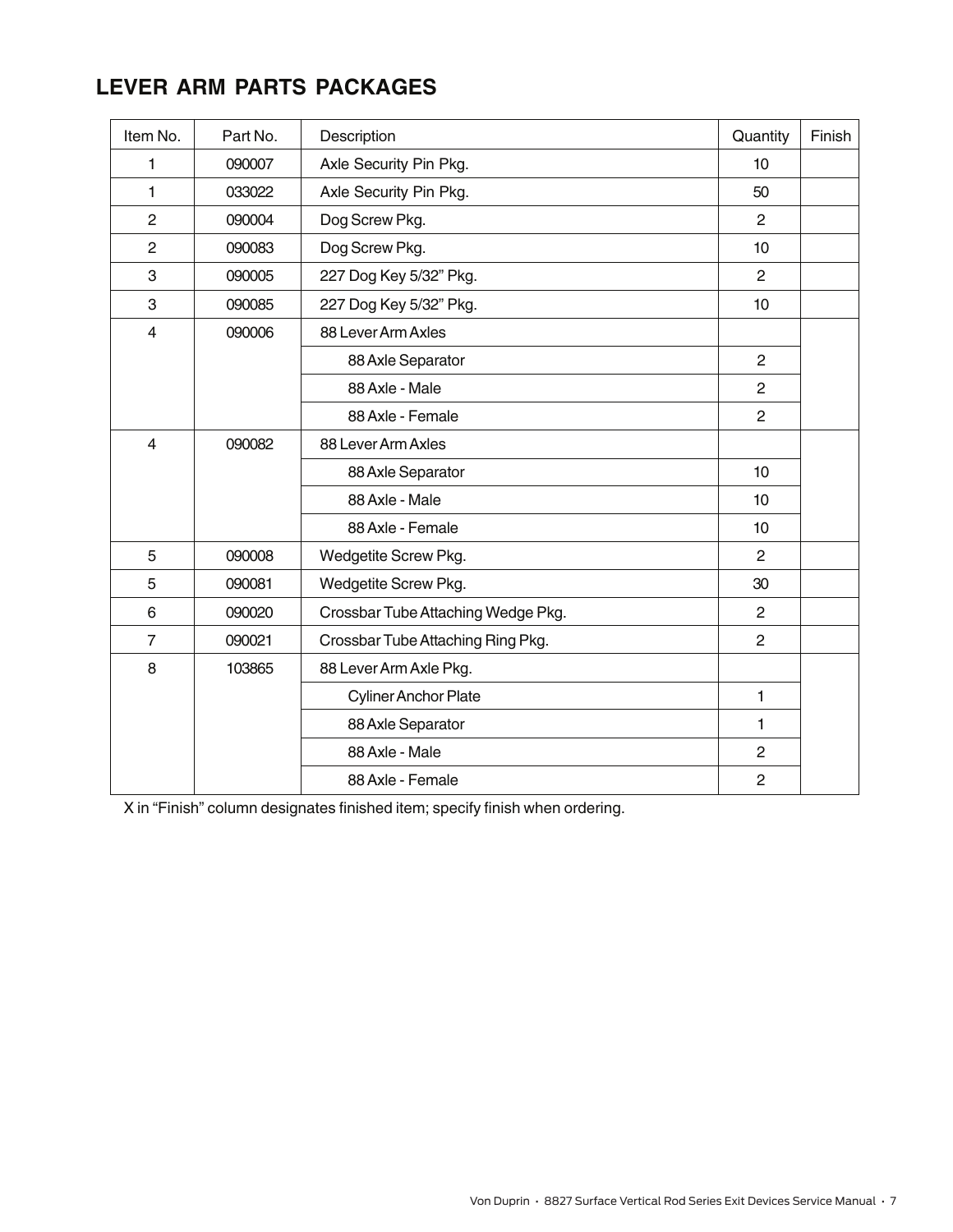# **END CASE KIT AND END CASE PARTS**

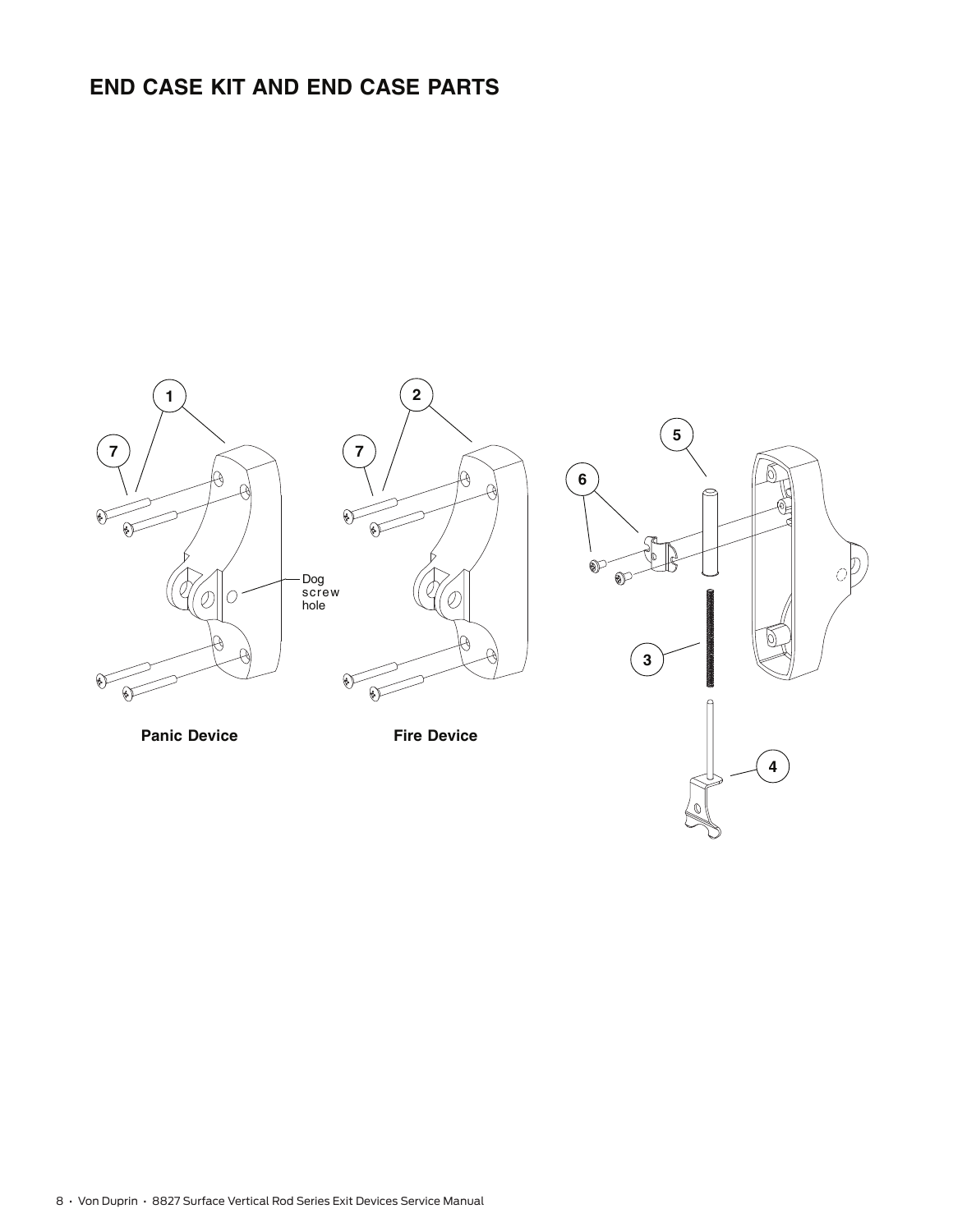# **END CASE KIT AND END CASE PARTS**

| Item No.                | Part No. | Description                                             | Quantity                | Finish |
|-------------------------|----------|---------------------------------------------------------|-------------------------|--------|
| $\mathbf{1}$            | 050435   | 88 R/M/V End Case Kit                                   |                         | X.     |
|                         |          | 88 R/M/V End Case                                       | $\mathbf{1}$            |        |
|                         |          | 10-24 x 1-1/2" OPHMS                                    | $\overline{4}$          |        |
|                         |          | 10-24 x 2" OPHMS                                        | 4                       |        |
|                         |          | 10-12 x 10-24 x 2" OPHCS                                | $\overline{4}$          |        |
| $\overline{2}$          | 050436   | 8827-F/8875-F/8847-F End Case Kit                       |                         | X      |
|                         |          | 88SV/CV/M-F End Case                                    | $\mathbf{1}$            |        |
|                         |          | 10-24 x 1-1/2" OPHMS                                    | $\overline{4}$          |        |
|                         |          | 10-24 x 2" OPHMS                                        | $\overline{4}$          |        |
|                         |          | 10-12 x 10-24 x 2" OPHCS                                | 4                       |        |
| 3                       | 090003   | 88 End Case Spring Pkg.                                 | $\overline{2}$          |        |
| 3                       | 090080   | 88 End Case Spring Pkg.                                 | 10                      |        |
| $\overline{\mathbf{4}}$ | 050451   | 88 End Case Spring Stop Kit                             | $\mathbf{1}$            |        |
| 5                       | 050476   | 88/88-F End Case Spring Tube                            | $\mathbf{1}$            |        |
| 6                       | 050477   | 88/88-F Spring Tube Bracket w/Screws Kit                |                         |        |
|                         |          | 88/88-F Spring Tube Bracket                             | $\mathbf{1}$            |        |
|                         |          | 88/88-F Spring Tube Bracket Screws                      | $\mathbf{2}$            |        |
| $\overline{7}$          | 900503   | 88 Center or End Case Mtg. Pkg. (CS and MS screws)      |                         | X      |
|                         |          | 10-24 x 1-1/2" OPHMS                                    | 4                       |        |
|                         |          | 10-24 x 2" OPHMS                                        | 4                       |        |
|                         |          | 10-12 x 10-24 x 2" OPHCS                                | $\overline{4}$          |        |
| $\overline{7}$          | 900504   | 88 Center or End Case Mtg. Pkg. (CS screws)             |                         | X      |
|                         |          | 10-12 x 10-24 x 2" OPHCS                                | 4                       |        |
| $\overline{7}$          | 900505   | 88 Center or End Case Mtg. Pkg. (MS screws 1-3/4" door) |                         | X      |
|                         |          | 10-24 x 1-1/2" OPHMS                                    | 4                       |        |
| $\overline{7}$          | 900506   | 88 Center or End Case Mtg. Pkg. (MS screws 2-1/4" door) |                         | X      |
|                         |          | 10-24 x 2" OPHMS                                        | $\overline{\mathbf{4}}$ |        |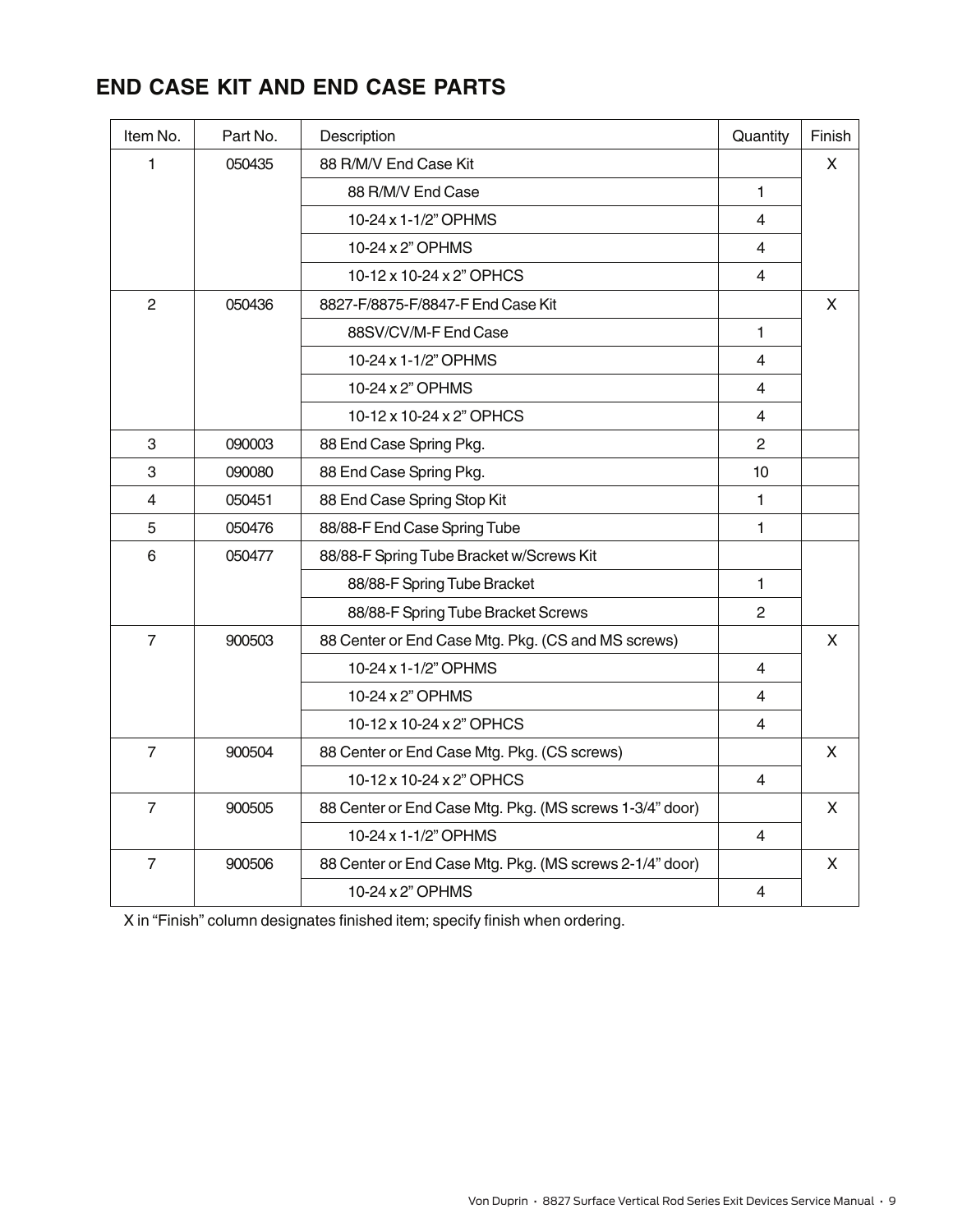#### **BACKPLATE CONVERSION KITS**



8827CK-EO/DT/TL Part No. 050447

8827CK-K/L-K/L-F Part No. 050200

8827CK-K-NL/K-NL-F Part No. 050201

8827CK-TP/TP-F Part No. 050104

8827CK-TP-NL/TP-NL-F Part No. 050202

# **CENTER CASE PARTS: EO/EO-F, DT, TL/TL-F EXIT DEVICES**

| Item No. | Part No. | Description               | Quantity | Finish |
|----------|----------|---------------------------|----------|--------|
|          | 050446   | 8827/27-F Rod Control     |          |        |
| ົ        | 900615   | 8827 Backplate Screw Pkg. |          |        |
|          |          | #8-32 x 3/8" UFPHMS       | 4        |        |

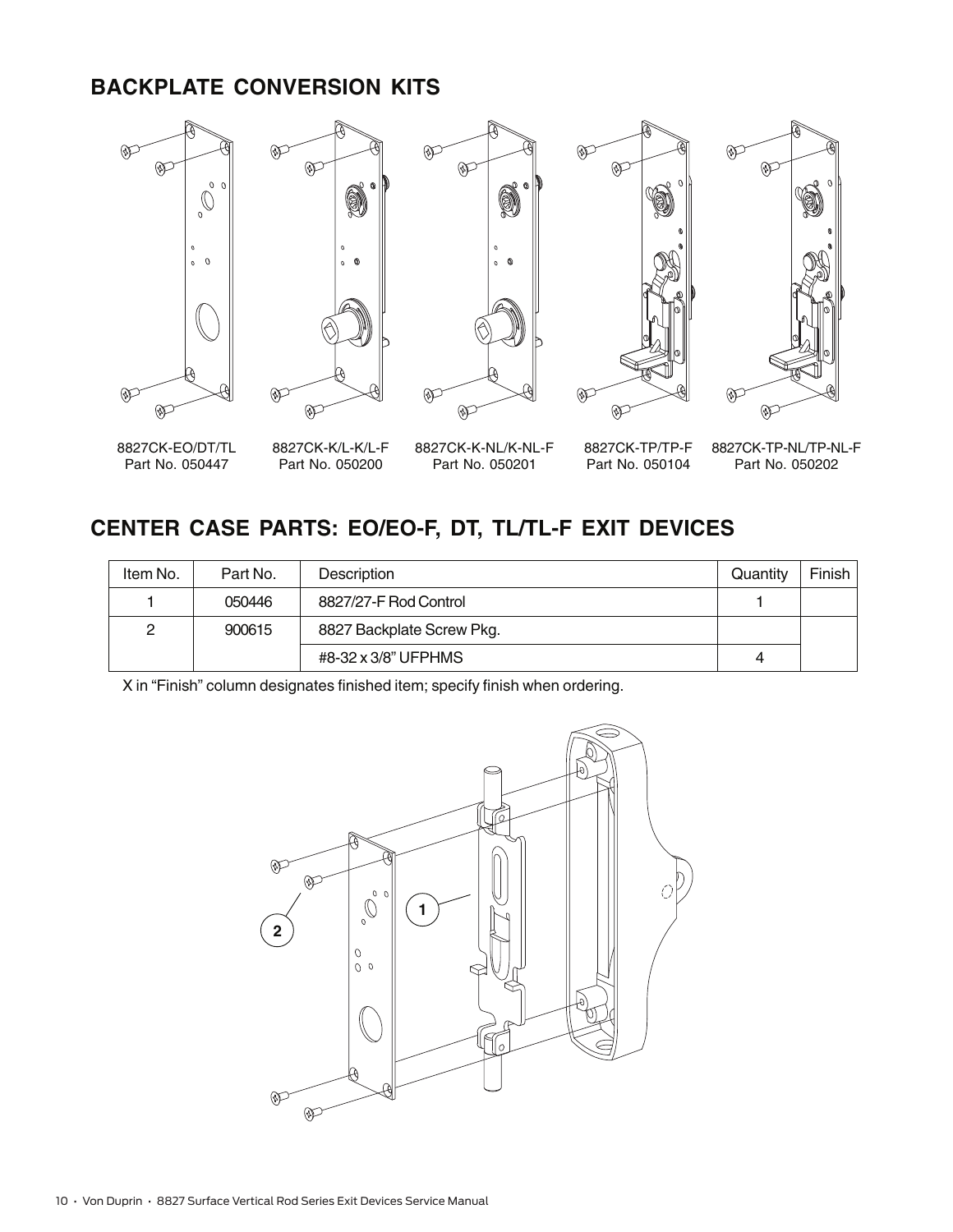# **CENTER CASE PARTS: K/K-F, K-NL/K-NL-F, L/L-F EXIT DEVICES**

| Item No. | Part No. | Description                                       | Quantity | Finish |
|----------|----------|---------------------------------------------------|----------|--------|
|          | 050260   | 8827/27-F Rod Control                             |          |        |
| 2        | 900615   | 8827 Backplate Screw Pkg.                         |          |        |
|          |          | #8-32 x 3/8" UFPHMS                               | 4        |        |
| 3        | 050448   | 8827K/K-NL/TP/TP-NL/-F Cylinder Cam               |          |        |
| 4        | 050449   | 8827K/K-NL/-F Knob Hub                            |          |        |
| 5        | 090012   | 8827K-NL/TP-NL Backplate Pin Pkg. (for K-NL only) | റ        |        |



Rear View of Backplate Showing Cylinder Cam and Knob Hub Installation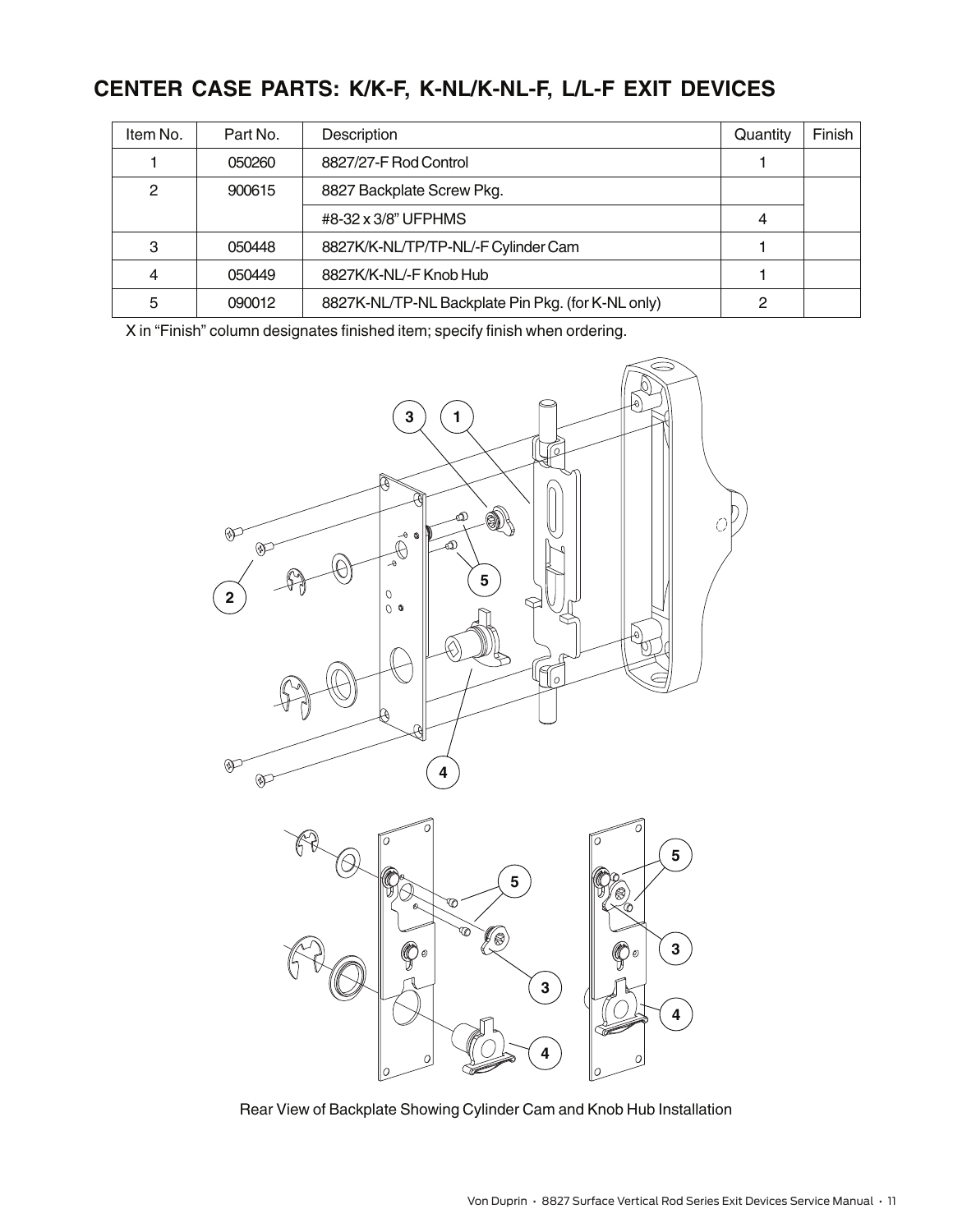# **CENTER CASE PARTS: TP/TP-F, TP-NL/TP-NL-F EXIT DEVICES**

| Item No. | Part No. | Description                                        | Quantity | Finish |
|----------|----------|----------------------------------------------------|----------|--------|
|          | 050446   | 8827/27-F Rod Control                              |          |        |
| 2        | 900615   | 8827 Backplate Screw Pkg.                          |          |        |
|          |          | #8-32 x 3/8" UFPHMS                                | 4        |        |
| 3        | 050448   | 8827K/K-NL/TP/TP-NL/-F Cylinder Cam                |          |        |
| 4        | 090012   | 8827K-NL/TP-NL Backplate Pin Pkg. (for TP-NL only) |          |        |

X in "Finish" column designates finished item; specify finish when ordering.





Rear View of Backplate Showing Cylinder Cam and Backplate Pin Installation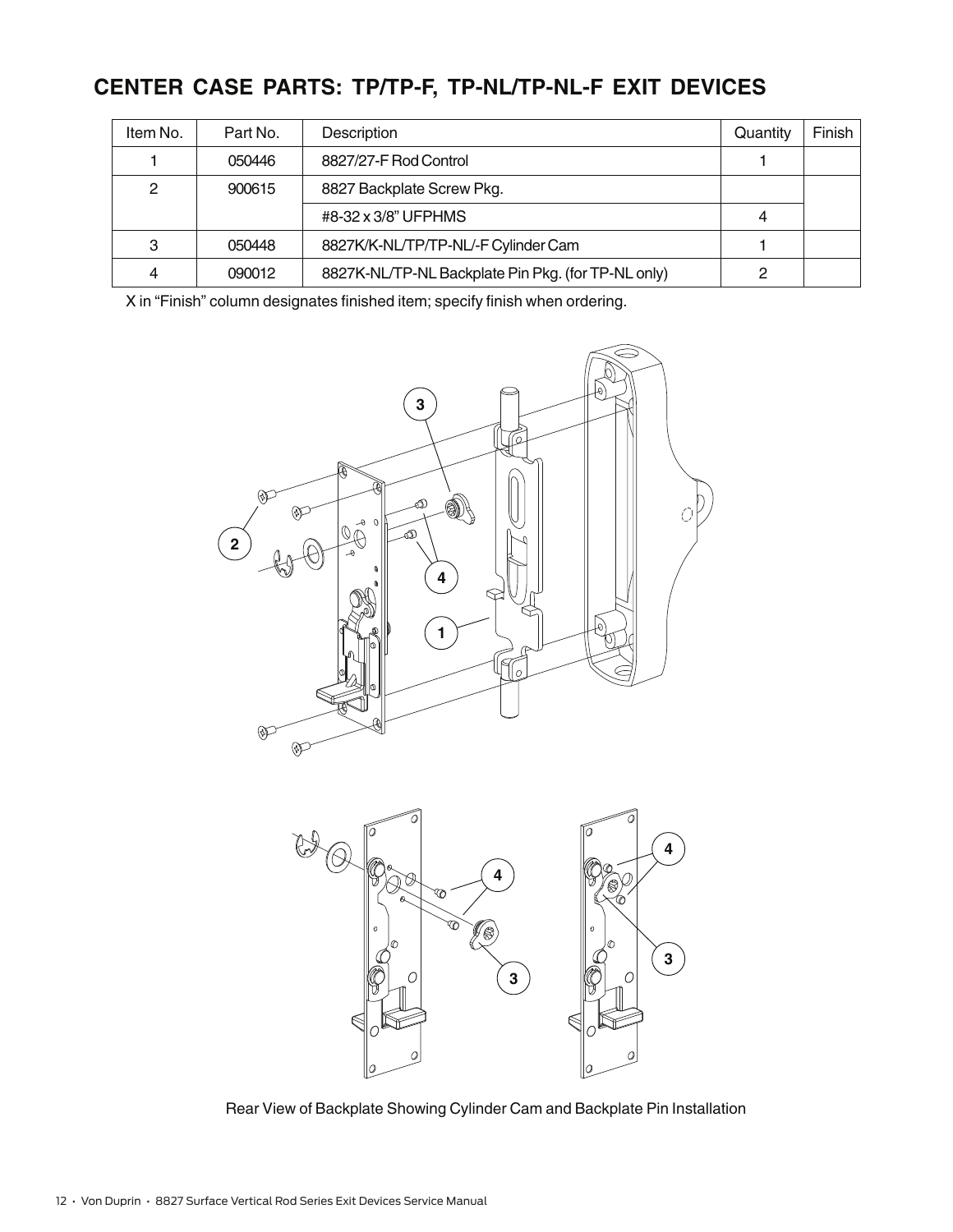# **CENTER CASE MOUNTING PACKAGES AND CYLINDER ANCHOR PLATE**

| Item No. | Part No. | Description                                             | Quantity | Finish |
|----------|----------|---------------------------------------------------------|----------|--------|
|          | 900503   | 88 Center or End Case Mtg. Pkg. (CS and MS screws)      |          | X      |
|          |          | 10-24 x 1-1/2" OPHMS                                    | 4        |        |
|          |          | 10-24 x 2" OPHMS                                        | 4        |        |
|          |          | 10-12 x 10-24 x 2" OPHCS                                | 4        |        |
|          | 900504   | 88 Center or End Case Mtg. Pkg. (CS screws)             |          | X      |
|          |          | 10-12 x 10-24 x 2" OPHCS                                | 4        |        |
|          | 900505   | 88 Center or End Case Mtg. Pkg. (MS screws 1-3/4" door) |          | X      |
|          |          | 10-24 x 1-1/2" OPHMS                                    | 4        |        |
|          | 900506   | 88 Center or End Case Mtg. Pkg. (MS screws 2-1/4" door) |          | X      |
|          |          | 10-24 x 2" OPHMS                                        | 4        |        |
| 2        | 050331   | 88 Cylinder Anchor Plate                                |          |        |

X in "Finish" column designates finished item; specify finish when ordering.







# **CENTER CASE KITS (includes Mounting Package part No. 500503)**

| Item No. | Part No. | Description                   | Quantity | Finish |
|----------|----------|-------------------------------|----------|--------|
| 3        | 050415   | 8827EO/DT/TL Center Case Kit  |          | X      |
| 3        | 050416   | 8827TP Center Case Kit        |          | X      |
| 3        | 050417   | 8827K/L Center Case Kit       |          | X      |
| 3        | 050418   | 8827TP-NL Center Case Kit     |          | X      |
| 3        | 050419   | 8827K-NL Center Case Kit      |          | X      |
| 4        | 050430   | 8827EO-F/TL-F Center Case Kit |          | X      |
| 4        | 050431   | 8827TP-F Center Case Kit      |          | X      |
| 4        | 050432   | 8827K/L-F Center Case Kit     |          | X      |
| 4        | 050433   | 8827TP-NL-F Center Case Kit   |          | X      |
| 4        | 050434   | 8827K-NL-F Center Case Kit    |          | X      |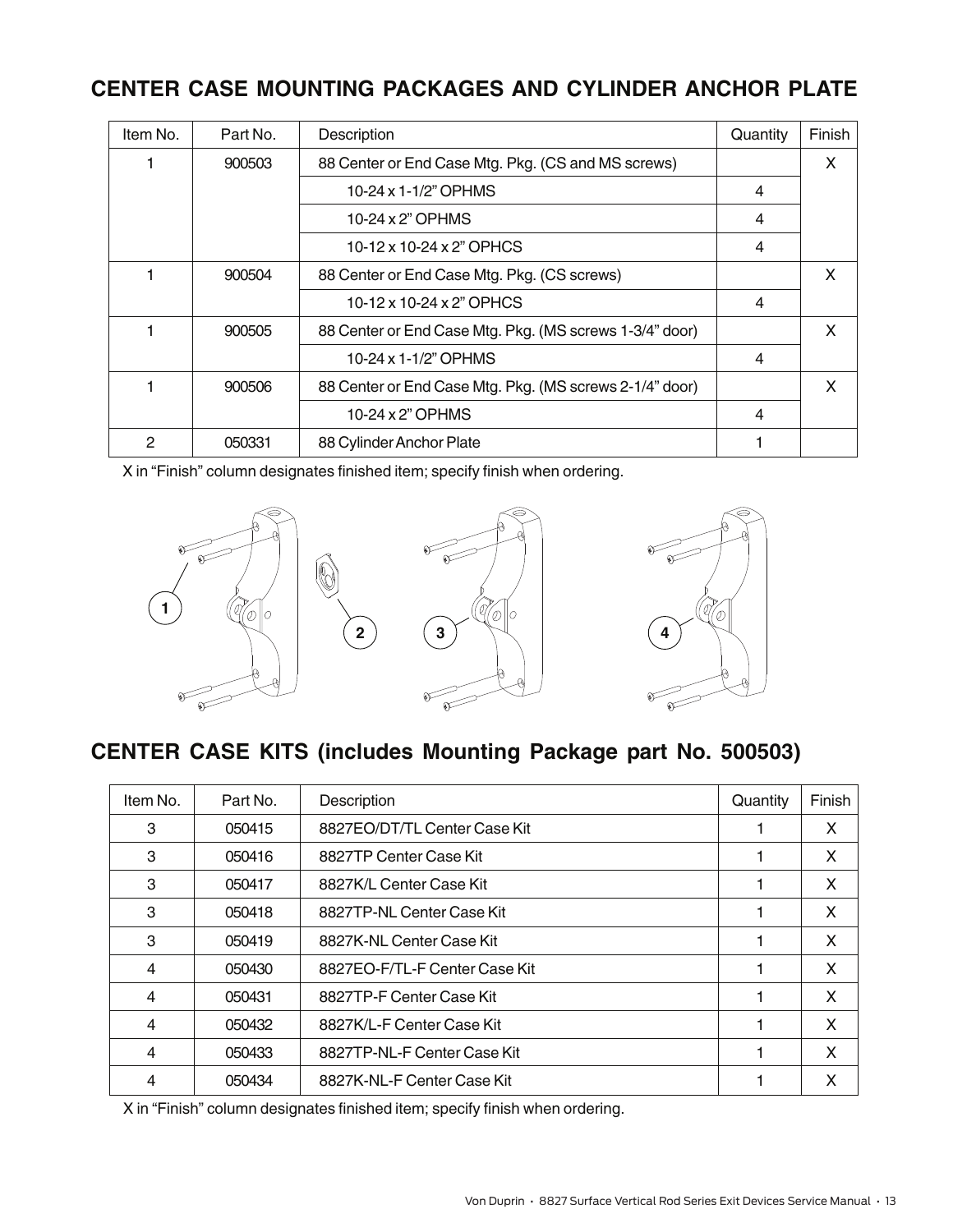## **LATCH PARTS AND SCREW PACKAGES**

| Item No.       | Part No. | Description                             | Quantity     | Finish |
|----------------|----------|-----------------------------------------|--------------|--------|
|                | 900850   | 8827 Latch Case Cover Screw Package     |              | X      |
|                |          | 8-32 x 1/4" UFPHMS                      | $\mathbf{2}$ |        |
| $\overline{2}$ | 900501   | 8827 Latch Case Mounting Package        |              |        |
|                |          | 10-12 x 10-24 x 1" BPHCS                | 4            |        |
| 3              | 050279   | 8827 LR Top Rod Connector               | 1            |        |
| 4              | 050328   | 8827 Chassis Tie Rod                    | 1            |        |
| 5              | 050277   | 8827 Latch Special Chassis Nut          | 1            |        |
| 6              | 050327   | 8827 LR Bottom Rod Connector            |              |        |
| 7              | 050478   | 8827-F Special Chassis Hex Stud         | 1            |        |
| 8              | 107765   | 8827-F Plunger Release Bracket          | 1            | X.     |
| 9              | 900852   | 8827-F Flush Transom Latch Screw Pkg.   |              | X      |
|                |          | 10-24 x 1/2" FPHMS                      | 2            |        |
|                |          | 10-24 x 3/8" OPHMS                      | 4            |        |
|                |          | 12-24 x 3/4" BSMHS                      | 2            |        |
| 10             | 900502   | 8827/47-F Soffit Latch Mounting Package |              |        |
|                |          | 12-24 x 1/2" UFPHMS                     | 2            |        |







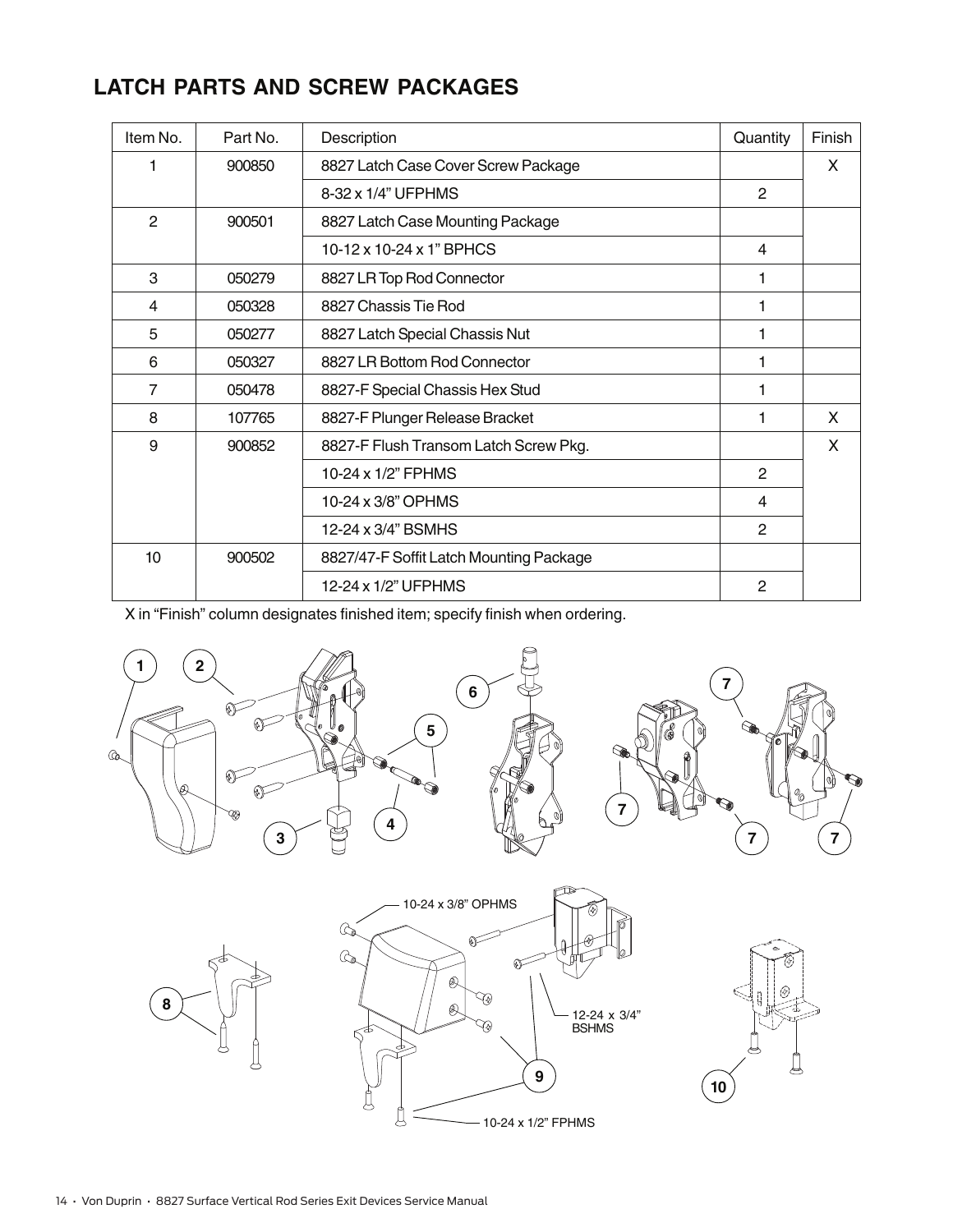# **LATCH KITS AND LATCH COVER KITS**

Specify Finish when Ordering Latch Kits with Covers and Latch Cover Kits

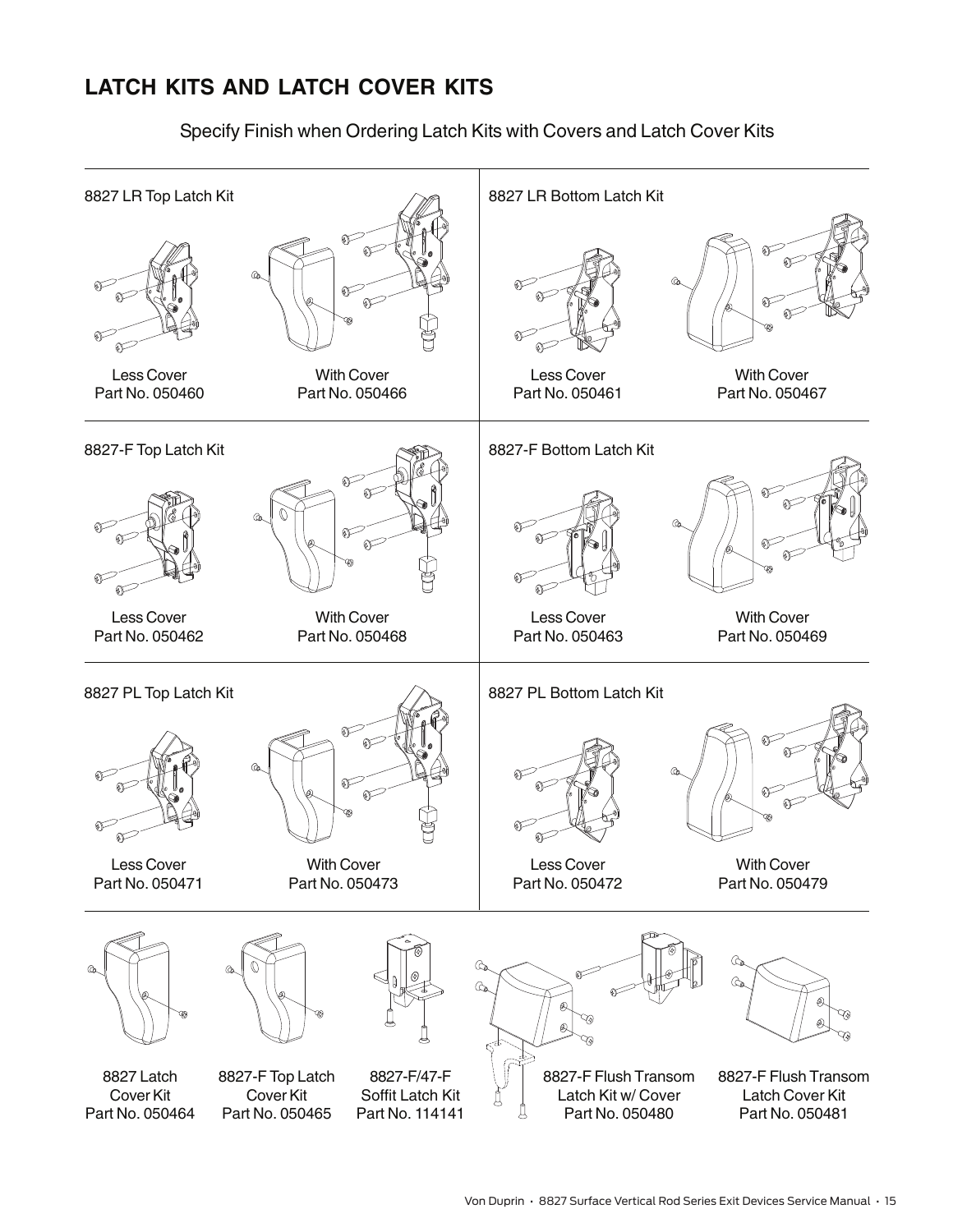#### **VERTICAL RODS**

| Item No.         | Part No. | Description                        | Quantity       | Finish |
|------------------|----------|------------------------------------|----------------|--------|
|                  | 050453   | 8827 Top Rod Kit                   |                | X      |
| 2                | 050454   | 8827-F Top Rod Kit                 |                | X      |
| 3                | 050455   | 8827 Bottom Rod Kit                |                | X      |
| 4                | 050456   | 8827-F Bottom Rod Kit              |                | X      |
| 5                | 090010   | 8827/27-F Bottom Rod Roll Pin Pkg. | 10             |        |
| 6                | 051701   | 8827 12" Extension Rod Kit         |                | X      |
| 7                | 051703   | 8827 24" Extension Rod Kit         |                | X      |
| 8                | 050093   | 8827 Extension Rod Coupling        |                |        |
| 9                | 050482   | 8827 Rod Guide Kit                 |                | X      |
| 10 <sup>10</sup> | 900534   | 8827 Rod Guide Mounting Pkg.       |                | X      |
|                  |          | 10-12 x 10-24 x 1 PTHCS            | $\overline{2}$ |        |